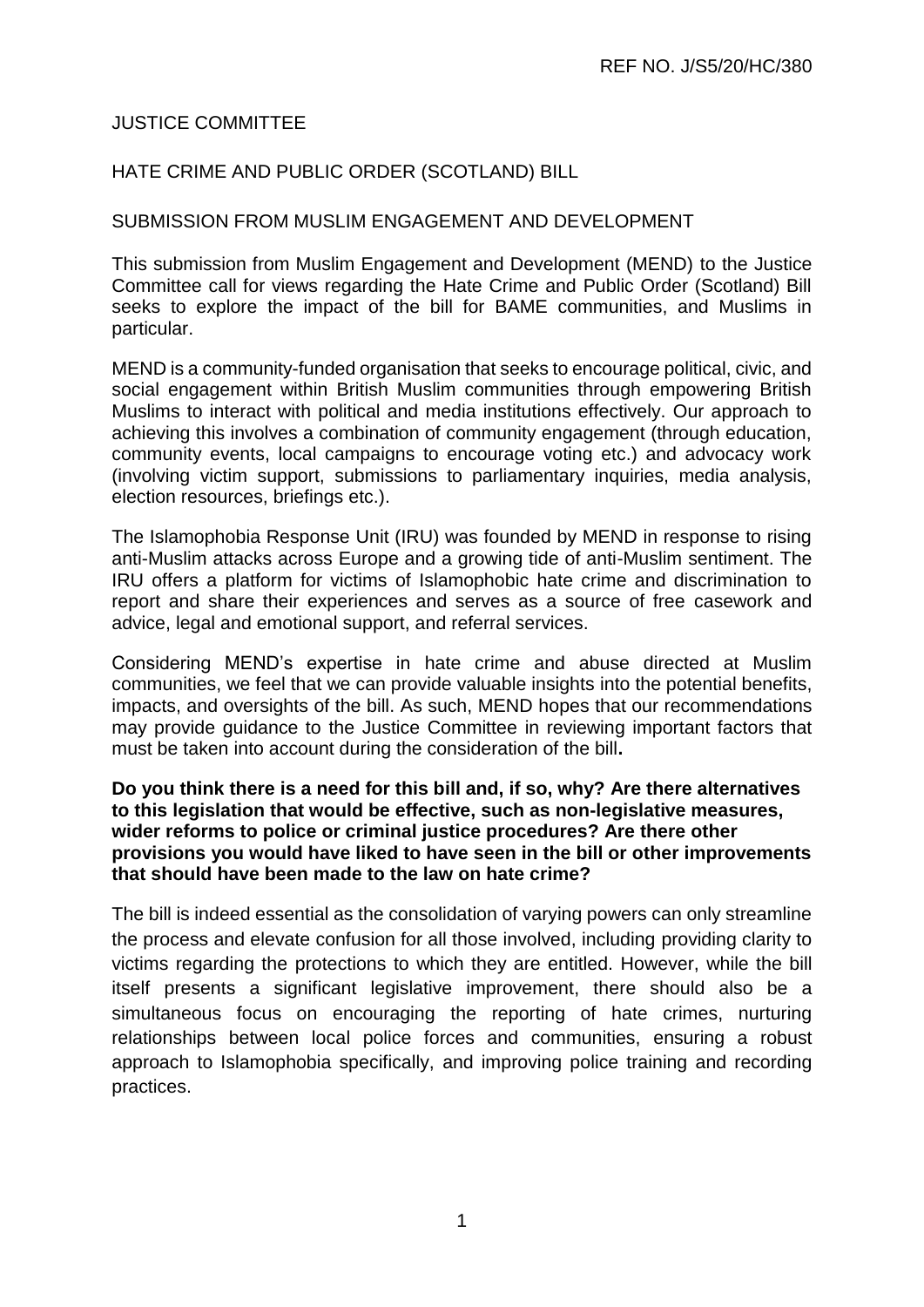# *Nurturing relationships between police forces and local communities*

In the daily lives of most people, the police are perhaps the most visible representation of the state. As such, the relationship between minority communities and their local police is reflective of the relationship between communities and the state. Therefore, trust and understanding are critical in building healthy communities. Consequently, the adequate representation of minorities within the police force becomes a fundamental asset in nurturing understanding, trust, and a feeling of representation. Indeed, increasing the diversity within local forces has the benefit of allowing communities to feel represented, whilst also providing police forces with nuanced understandings of the issues and experiences of such communities, as well as helping them to respond to their needs and concerns meaningfully and with greater sensitivity.

However, it has recently been revealed that Police Scotland still suffers from a severe lack of diversity, especially amongst its senior ranks. It [appears](https://www.dailyrecord.co.uk/news/scottish-news/cops-shamed-over-diversity-only-22226516) that only 253 out of 17,693 officers in Scotland (1.4%) are from BAME backgrounds, and there are no BAME officers amongst Police Scotland's executive team of senior officers. The lack of BAME representation at senior levels is particularly problematic. Indeed, such a lack affects the police service's leadership, culture, and understanding of the community it serves. Meanwhile, people of a BAME background wishing to develop their careers within the police service may lack role models, encounter barriers when trying to access necessary training, and face selection panels which are frequently lacking in diversity.

**As a result, MEND would encourage Police Scotland to fully examine its current policies and procedures at all levels of recruitment, retention, and progression, in order to develop a clear strategy for improving diversity across every level of seniority within the force.**

**MEND would also encourage local forces to build relationships with representative grassroots organisations, such as MEND, who may assist them in a variety of ways, including:**

- **Facilitating engagement and platforms for discussion with local Muslim communities,**
- **Providing training and expertise in the issues experienced by Muslim communities,**
- **Serving as a third-party reporting centre (in the form of our IRU), which is able to both encourage reporting and also act as a liaison between police and local victims.**

## *Encouraging the reporting of hate crimes*

A critical problem facing Muslim communities in tackling the widespread prevalence of Islamophobic hate crime is the significant level of underreporting, which results in an incomplete and inaccurate picture of the rate of hate crime targeting Muslim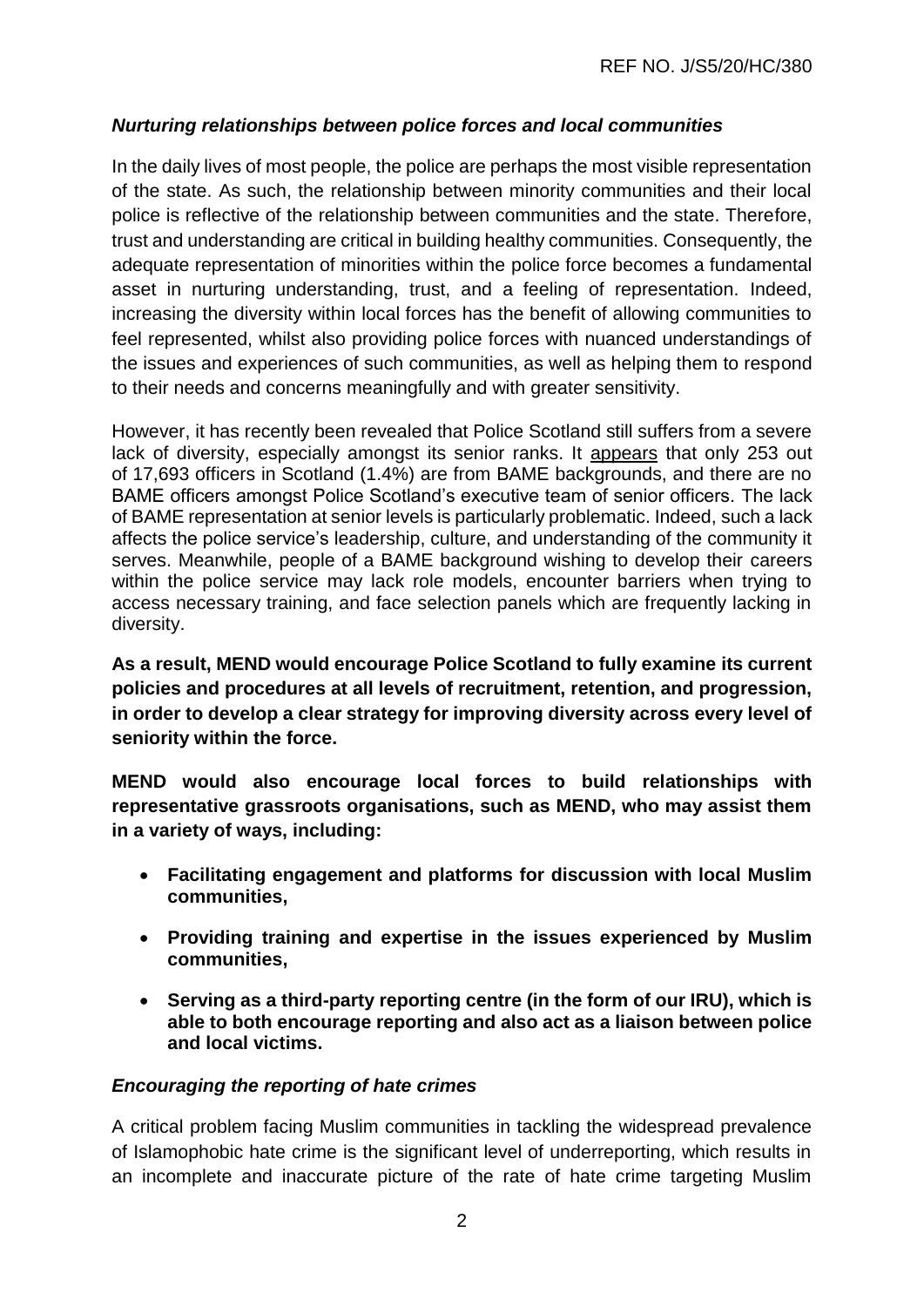communities. As with all types of hate crime and other forms of violent crime, a significant number of cases are not reported due to factors such as victims facing intimidation from the suspect; anxiety from the incident; a lack of confidence in the police; and a lack of knowledge regarding how to report an incident. There are also concerns that there are issues of misreporting religiously aggravated hate crimes as racially aggravated hate crimes. This is particularly relevant for cases of Islamophobia due to the way it is frequently conflated with other forms of racism, and as such, it may be difficult to determine the true motivation of a perpetrator. It is, therefore, imperative that further initiatives are promoted to encourage greater levels of reporting in order to glean an accurate understanding of the scale of these incidents.

**Consequently, MEND urges the Scottish Parliament to undertake a holistic examination of the barriers that minority communities face in reporting crimes, and commit to developing enhanced strategies to combat these challenges through engagement with representative grassroots organisations.**

#### *Ensuring a robust approach to Islamophobia specifically*

The Cross-Party Group (CPG) on tackling Islamophobia has observed that Islamophobia in Scotland poses as significant problem. In particular, they discovered that 83% of Muslims had experienced Islamophobia in Scotland, and 79% of Muslims in Scotland feel that Islamophobia is getting worse.<sup>1</sup> Additionally, a ComRes poll commissioned by MEND in 2018 found that nearly half of all Scottish people felt that there was more negative discrimination against Muslims than people of other faiths.<sup>2</sup>

However, one of the greatest challenges in tackling Islamophobic hate crime is the intersection between race and religion within the motivation of the offense. In many cases, it becomes essentially impossible to distinguish between the two motives. In Todd Green's seminal work, *The Fear of Islam*, he states that "Islamophobia is not racially blind, nor is it simply a manifestation of older forms of racism rooted in biological inferiority. It is an example of what some scholars have labelled "cultural racism". This form of racism incites hatred and hostility based on religious beliefs, cultural traditions, and ethnic backgrounds."<sup>3</sup> This is an important understanding to have, for while animosity towards religion is frequently used as a justification for prejudicial sentiments, this hostility is also a product of animosity towards race, ethnicity, and culture, with Muslims becoming treated as a racialised group. A case in point is the conflation between ethnic and religious insults (such as the application of "p\*ki" in reference to a Muslim as well as an ethnic identity), or the reality that British Sikhs have frequently been the unfortunate targets of Islamophobic abuse on the basis of their ethnicity and assumed connection to a Muslim identity. Therefore, rather than

1

<sup>1</sup> Beaton, Ailean. 2020. "Third Of Scottish Muslims Say Islamophobia Is An 'Everyday Issue'". *Holyrood*. [https://www.holyrood.com/news/view,third-of-scottish-muslims-say-islamophobia-is-an-everyday-issue\\_15169.htm](https://www.holyrood.com/news/view,third-of-scottish-muslims-say-islamophobia-is-an-everyday-issue_15169.htm). <sup>2</sup> "MEND – Islamophobia Poll October 2018". 2018. *Comresglobal.Com*[. https://comresglobal.com/wp](https://comresglobal.com/wp-content/uploads/2018/10/MEND-Islamophobia-Poll-October-2018-1.pdf)[content/uploads/2018/10/MEND-Islamophobia-Poll-October-2018-1.pdf.](https://comresglobal.com/wp-content/uploads/2018/10/MEND-Islamophobia-Poll-October-2018-1.pdf) 

<sup>3</sup> Todd H. Green, *The Fear of Islam: an Introduction to Islamophobia in the West* (Minneapolis: Fortress Press, 2015), 27.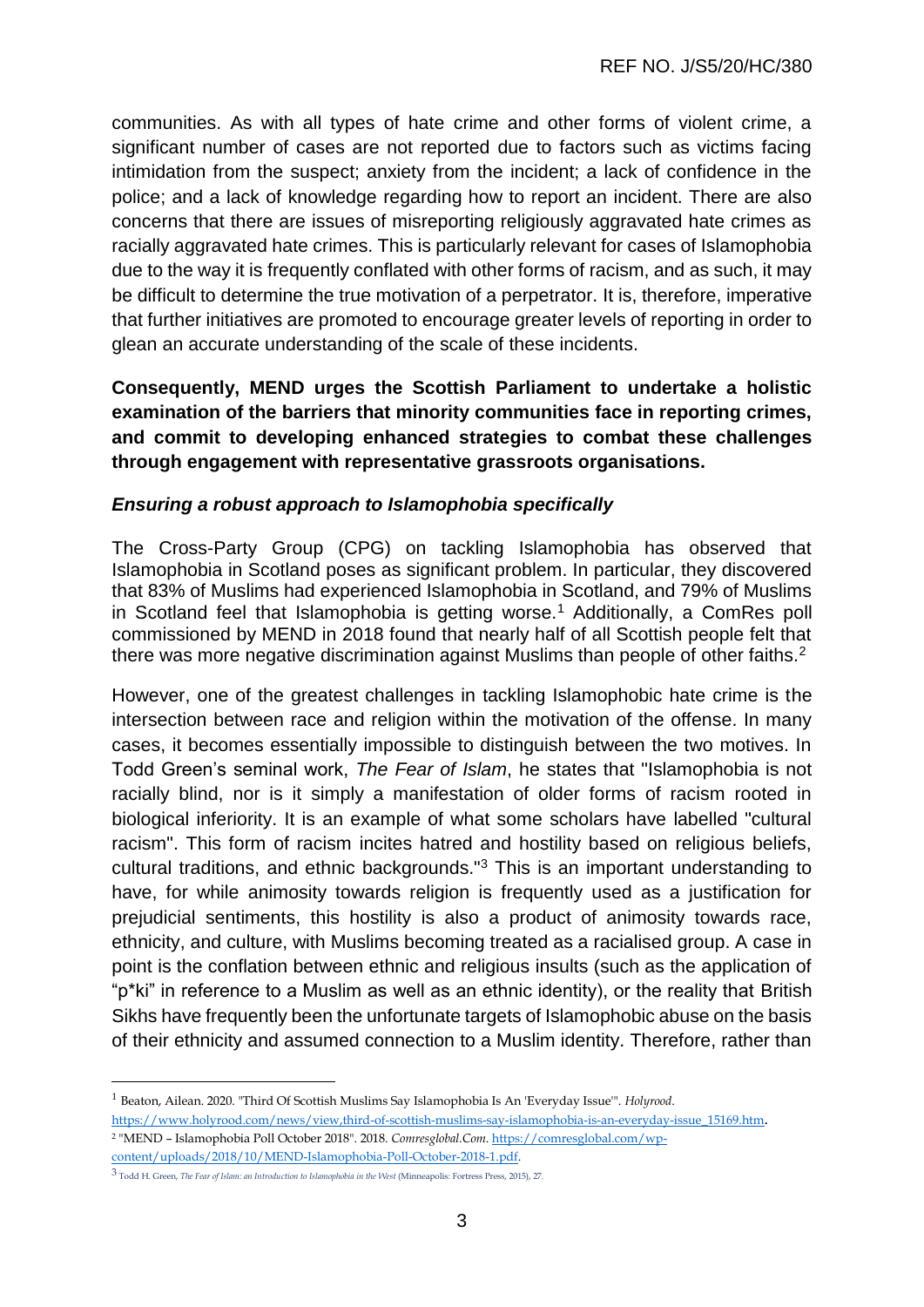viewing Islamophobia in a vacuum, it is important to approach it through the lens of racism as it often manifests itself and functions through these logics.

However, at the same time, Muslims and incredibly diverse in terms of ethnicity, language, culture, and an array of other variables. Therefore, Muslims cannot be considered a race in the same way as Jewish or Sikh communities. The result is frequently confusion in how to record such hate crimes, which impacts not only the protections to which victims are entitled (indeed the difference in protections afforded on the grounds of race and religion will be discussed further below), but also the ways in which data is recorded; data which forms the foundation for exploring patterns of crime and highlighting areas in need of improved strategies and particular focus. Consequently, without recording Islamophobia as a specific category of hate crime within police procedures, the actual levels of Islamophobic abuse will remain hidden.

**As such, MEND recommends that the bill in question specifically includes a requirement for the police to record Islamophobic hate crime as a separate category of hate crime, in order to assist in effective policy development and application.**

**Do you have any views on the Scottish Government's plans to retain the threshold of 'threatening, abusive or insulting' behaviour in relation to the stirring up of racial hatred, contrary to Lord Bracadale's views that 'insulting' should be removed?**

MEND firmly believes that protections against insulting behaviours should be maintained within the legislation. Indeed, permitting insulting words against people on the grounds of race directly contributes to discrimination and institutional racisms that negatively impact the lives of minority communities by creating barriers to their participation within social, civic, economic and political life. As such, the long-term impacts of the perpetuation of such statements can be equally detrimental to the lives of victims as physical violence.

Moreover, protections against abusive and insulting behaviour should also be included on the grounds of religion. As previously mentioned, Islamophobia frequently manifests itself as a form of racism, but Muslims are not defined as a race, and therefore are not entitled to the protections against racially motivated hate crimes in the same way as Jewish and Sikh communities. However, just as insulting behaviours on the grounds of race can contribute to discrimination and institutional racisms that create barriers to minority participation within social, civic, economic and political life, such propagating of insulting Islamophobic hatred can have these consequences for Muslims.

**Therefore, especially considering the intersection between race and religion within Islamophobia, MEND urges legislators to:**

- **Maintain the protections against "insulting" behaviour in relation to the stirring up of racial hatred,**
- **Mirror this protection in relation to the stirring up of religious hatred.**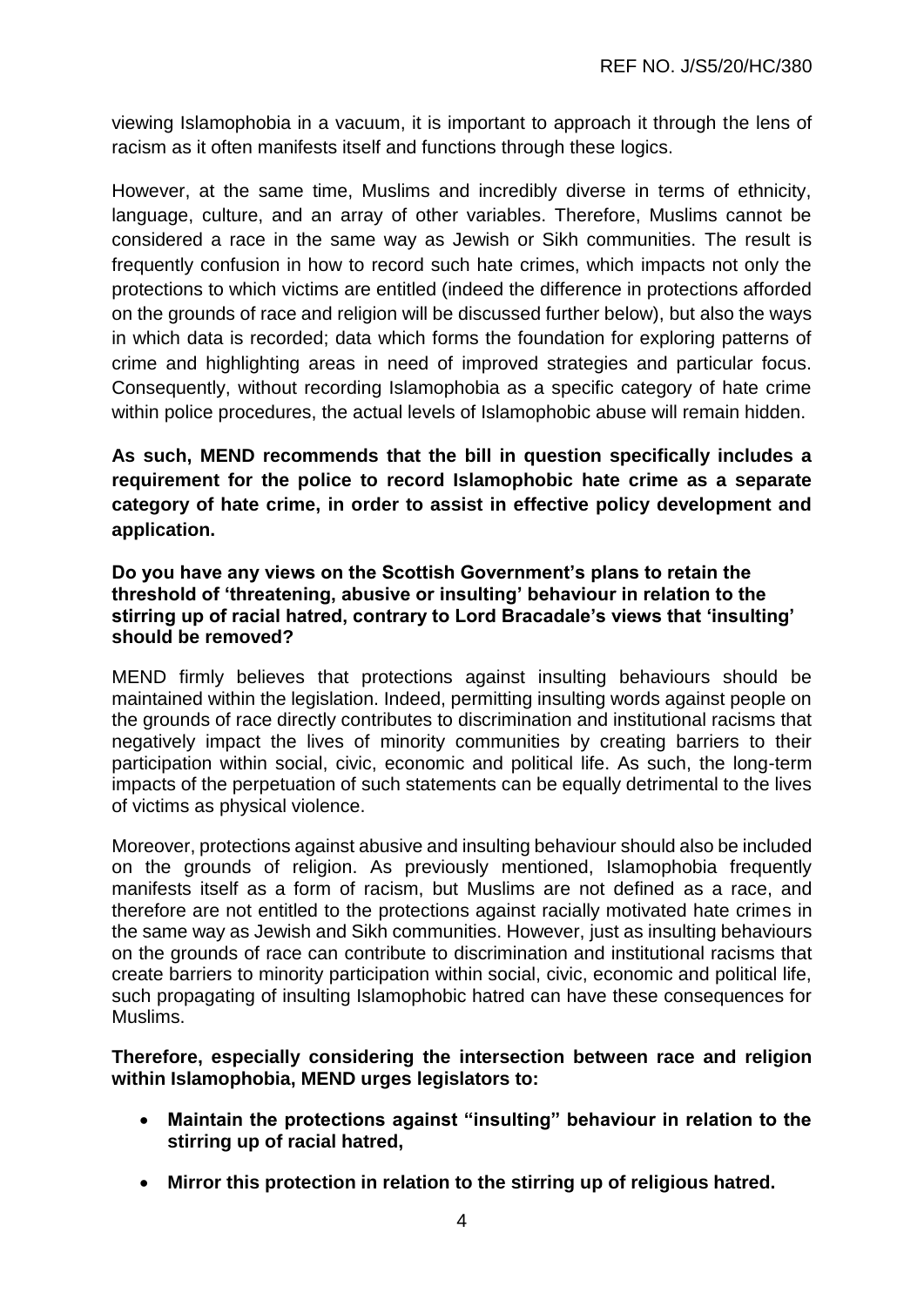## **Do you have any comments on what should be covered by the 'protection of freedom of expression' provision in the Bill?**

Part III Schedule 11b (protection of freedom of expression: religion) would devalue the bill of a great deal of protective power when applied to Islamophobic abuse, unless it is accompanied by a robust and policy applicable definition of Islamophobia. In 2018, the All Party Parliamentary Group (APPG) for British Muslims launched an inquiry into a definition of Islamophobia. The APPG concluded this inquiry by proposing the following definition: "Islamophobia is rooted in racism and is a type of racism that targets expressions of Muslimness or perceived Muslimness." It is essential that this definition is grounded within legislation. Moreover, considering the importance of clarity when attempting to balance the protection of vulnerable people with the protection of freedom of speech, MEND advocates for combining the above definition with clear guidelines. MEND has proposed the following guidelines to secure a holistic and robust understanding of Islamophobia:

Islamophobia is rooted in racism and is a type of racism that targets expressions of Muslimness or perceived Muslimness. It is demonstrated in, and articulated through, speech, writing, behaviours, structures, policies, legislation or activities that work to control, regulate or exclude Muslim participation within social, civic, economic and political life, or which embody hatred, vilification, stereotyping, abuse, discrimination, or violence directed at Muslims.

Taking into account the overall context, examples of Islamophobia in public life, the media, schools, the workplace, and in the religious sphere may include (but are in no way limited to):

- Any distinction, exclusion, restriction, or preference against Muslims that has the purpose or effect of nullifying or impairing the recognition, enjoyment or exercise, on an equal footing, of human rights and fundamental freedoms in the political. economic, social, cultural or any other field of public life.
- Causing, calling for, aiding, or justifying the killing or harming of Muslims or those perceived to be Muslim due to their religious identity.
- Causing, calling for, aiding, or justifying the killing or harming of individuals due to their perceived or actual connection to or support of Muslims.
- Charging Muslims with conspiring to harm humanity and/or the Western way of life or blaming Muslims for the economic and social ills of society.
- Making mendacious, dehumanising, vilifying, demonising, or stereotypical allegations about Muslims.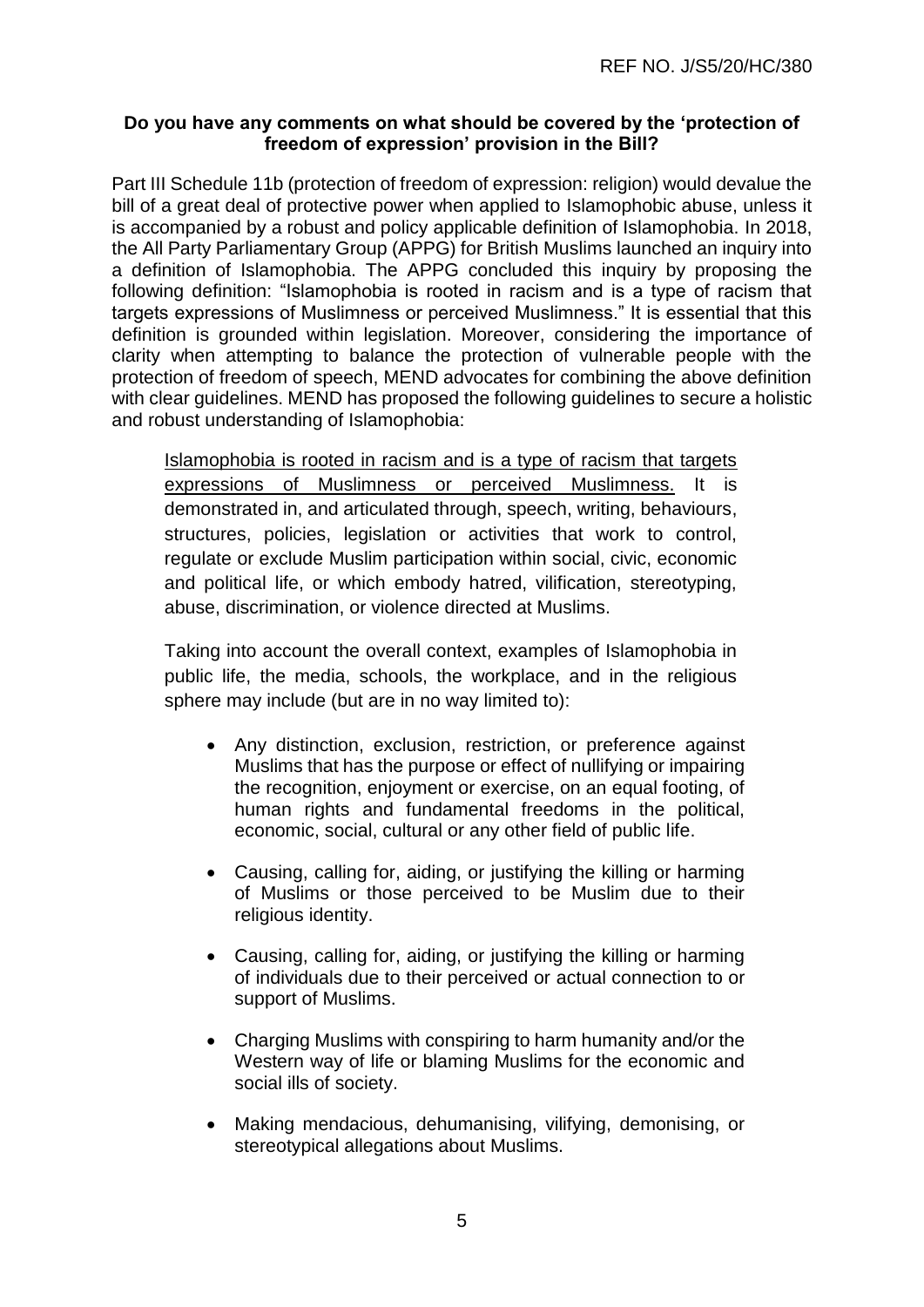- Objectifying and generalising Muslims as different, exotic or underdeveloped, or implying that they are outside of, distinct from, or incompatible with British society and identity.
- Espousing the belief that Muslims are inferior to other social or religious groups.
- Accusing Muslims as a collective of being responsible for real or imagined wrongdoing committed by a single Muslim person, group or nation, or even for acts committed by non-Muslims.
- Applying double standards by requiring of Muslims a behaviour not expected or demanded of any other social, religious or ethnic group.
- Applying ethnocentric approaches to the treatment of Muslims (judging another culture solely by the values and standards of one's own culture), for example, evaluating Muslim women's choice of dress exclusively through the speaker's expectations and without reference to the personal cultural norms and values of the women in question.
- Acts of aggression within which the targets, whether they are people or property – such as buildings, schools, places of worship and cemeteries – are selected because they are, or are perceived to be, Muslim(s) or linked to Muslims.

While criticism of Islam within legitimate realms of debate and free speech is not in itself Islamophobic, it may become Islamophobic if the arguments presented are used to justify or encourage vilification, stereotyping, dehumanisation, demonisation or exclusion of Muslims. For example, by using criticism of religion to argue that Muslims are collectively evil or violent.

#### **Consequently, MEND urges the Scottish Government to:**

- **Adopt the definition of Islamophobia produced by the APPG for British Muslims: "Islamophobia is rooted in racism and is a type of racism that targets expressions of Muslimness or perceived Muslimness."**
- **Apply the above definition in conjunction with the aforementioned guidelines.**

**It is through the adoption of these guidelines that a holistic understanding may be approached that is robust enough to foresee any potential confusion when applied in conjunction with the principles of freedom of speech.**

**Do you agree with the Scottish Government that Section 50A of the Criminal Law (Consolidation) (Scotland) Act 1995 about racially aggravated harassment should not be repealed?**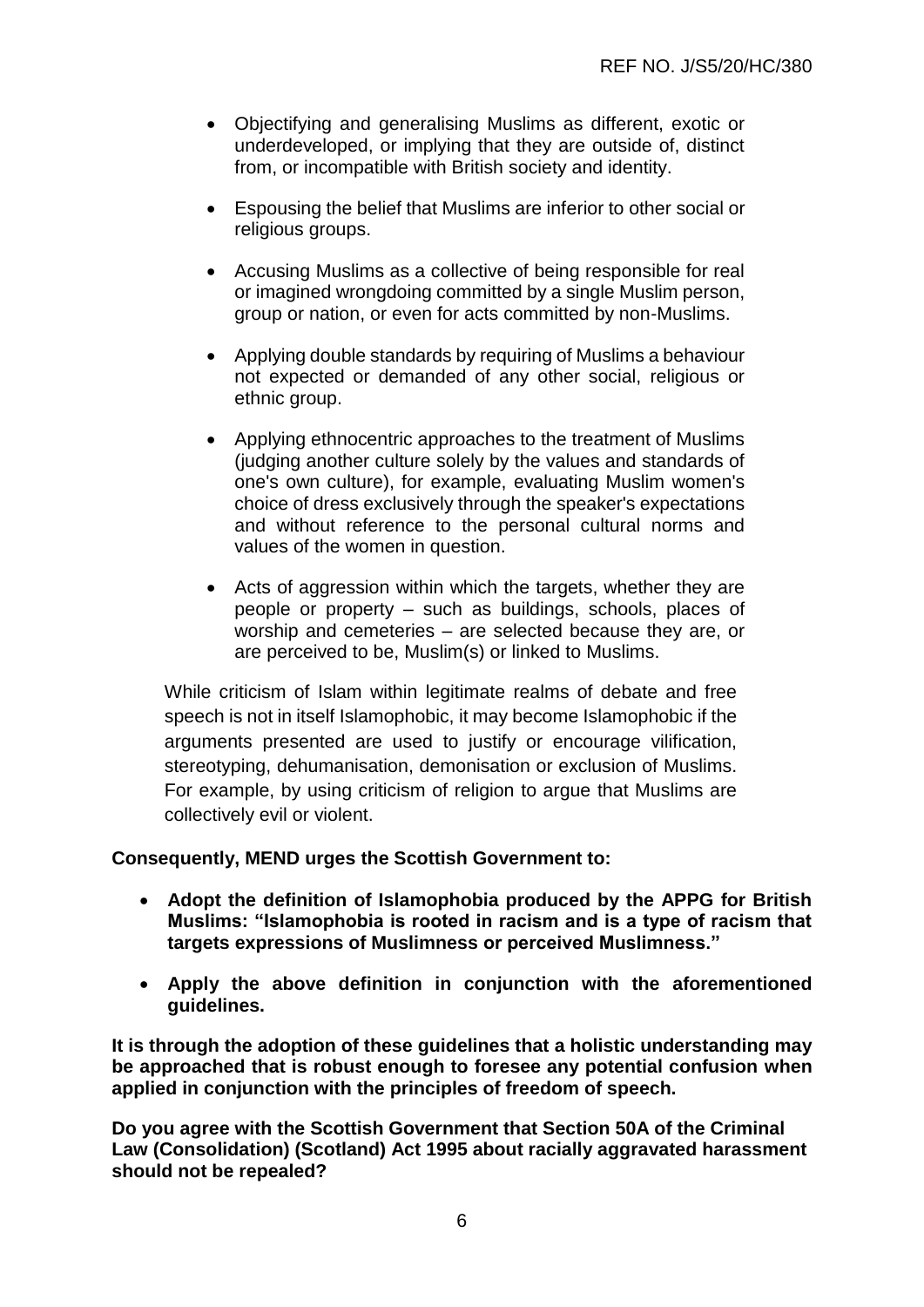Protections against racial harassment outlined in Section 50A of the Criminal Law (Consolidation) (Scotland) Act 1995 should not be repealed. Moreover, as discussed above, while Muslims are not a race, Islamophobia frequently manifests itself as a form of racism, especially considering the frequent impossibility to distinguish between racial and religious motivations of the perpetrator. Therefore, these protections should be expanded to include harassment on the grounds of religion.

## **MEND thus calls on policy makers to create a parity between the level of protections that are afforded on the grounds of race and religion.**

#### **Conclusions and recommendations**

As explored throughout this submission, Islamophobia poses a particular challenge in relation to legislating against hate crime. Consequently, MEND humbly suggests the following recommendations:

- **Police Scotland fully examine its current policies and procedures at all levels of recruitment, retention, and progression, in order to develop a clear strategy for improving diversity across every level of seniority within the force.**
- **Local police forces build relationships with representative grassroots organisations, such as MEND, who may assist them in representing the interests and needs of local communities.**
- **The Scottish Parliament undertake a holistic examination of the barriers that minority communities face in reporting crimes, and commit to developing enhanced strategies to combat these challenges through engagement with representative grassroots organisations.**
- **The bill in question be amended to specifically include a requirement for the police to record Islamophobic hate crime as a separate category of hate crime.**
- **The bill retains the protections against "insulting" behaviour in relation to the stirring up of racial hatred, while also mirroring this protection in relation to the stirring up of religious hatred.**
- **The Scottish Parliament adopt the definition of Islamophobia produced by the APPG for British Muslims: "Islamophobia is rooted in racism and is a type of racism that targets expressions of Muslimness or perceived Muslimness" and apply this definition in conjunction with the guidelines outlined within this submission.**
- **Legislators ensure that there is a parity within hate crime legislation between the level of protections that are afforded on the grounds of race and religion.**

**How MEND can assist parliamentarians, policymakers, and community stakeholders**